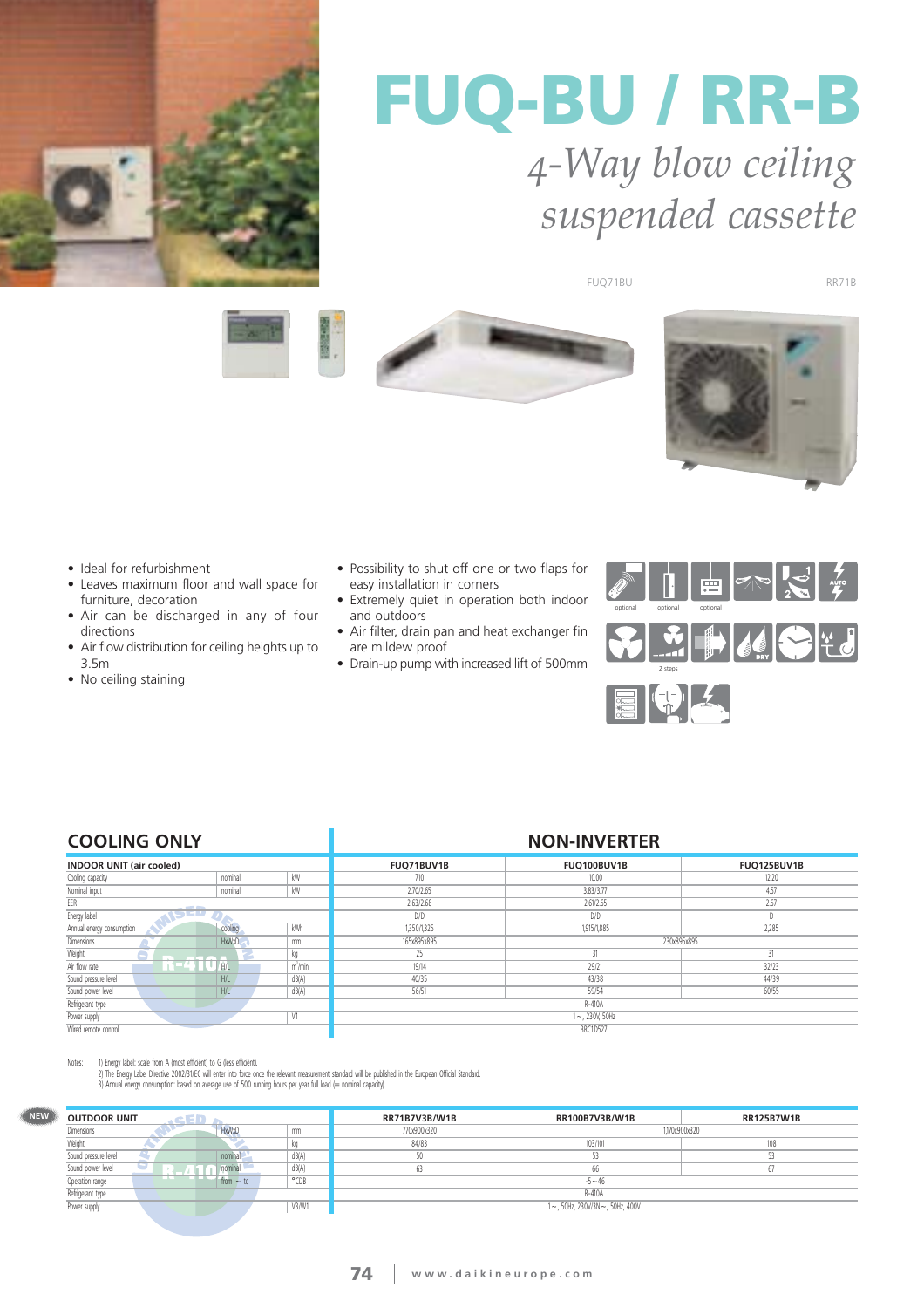

# **FUQ-BU / RQ-B** *4-Way blow ceiling suspended cassette*

FUQ71BU RQ71B







- Ideal for refurbishment
- Leaves maximum floor and wall space for furniture, decoration
- Air can be discharged in any of four direc-tions
- Air flow distribution for ceiling heights up to 3.5m
- No ceiling staining
- Possibility to shut off one or two flaps for easy installation in corners

### • Extremely quiet in operation both indoor and outdoors • Air filter, drain pan and heat exchanger fin

- are mildew proof
- Drain-up pump with increased lift of 500mm



### **HEAT PUMP NON-INVERTER INDOOR UNIT (air cooled) FUQ71BUV1B FUQ100BUV1B FUQ125BUV1B FUQ125BUV1B FUQ125BUV1B FUQ125BUV1B FUQ125BUV1B** Cooling capacity **cooling capacity** nominal kW<br> **Heating capacity** nominal kW<br> **Reating capacity** 7.10 10.00 12.20 Heating capacity nominal nominal kwa 8.00 **11.20** 11.20 **11.20** 11.20 **11.50** Nominal input cooling and cooling nominal cooling nominal kW 2.70/2.65 3.83/3.77 4.57 heating nominal kW 2.53/2.44 3.58/3.54 and 3.58/3.54 and 3.58/3.54 and 3.58/3.54 and 3.58/3.54 and 3.58/3.54 and 3.58/3.54 and 3.58/3.54 and 3.58/3.54 and 3.58/3.54 and 3.58/3.54 and 3.58/3.54 and 3.58/3.54 and 3.58/3.54 and 3.58/3.54 and 3. EER 2.63/2.68 and the contract of the contract of the contract of the contract of the contract of the contract of the contract of the contract of the contract of the contract of the contract of the contract of the contract of  $\sim$  $\overline{CD}$ 3.16/3.28 3.13/3.16 2.97 Energy label cooling D/D D/D D/D D/D D heating D/C D/D D/D D/D D Annual energy consumption cooling cooling and cooling kWh 1,350/1,325 1,790/1,885 2,285 Dimensions **Harbour Manual Manual Manual Manual Manual Manual Manual Manual Manual Manual Manual Manual Manual Manual Manual Manual Manual Manual Manual Manual Manual Manual Manual Manual Manual Manual Manual Manual Manual** 165x895x895 230x895x895 Weight kg<br>Air flow rate cooling H/L m<sup>3</sup> 25 31 31  $\frac{m^3}{m^3}$ 19/14 29/21 32/23 heating H/L m<sup>3</sup>/mi<br>cooling H/L dB(A)  $\frac{1}{\frac{m^3}{m}}$ 19/14 29/21 32/23 Sound pressure level cooling H/L dB(A)<br>heating H/L dB(A) 40/35 43/38 44/39 heating H/L dB(A)<br>| cooling | H/L dB(A) 40/35 43/38 44/39 Sound power level 56/51 59/54 60/55 Refrigerant type R-410A Power supply **V1**  $1 - 50$ Hz, 230 Wired remote control BRC1D527

Notes: 1) Energy label: scale from A (most efficiënt) to G (less efficiënt).

**NEW** 

2) The Energy Label Directive 2002/31/EC will enter into force once the relevant measurement standard will be published in the European Official Standard.<br>3) Annual energy consumption: based on average use of 500 running h

| <b>OUTDOOR UNIT</b><br><b>ACED</b> |                    |         |                |       | RQ71B7V3B/W1B | RQ100B7V3B/W1B                 | <b>RQ125B7W1B</b> |
|------------------------------------|--------------------|---------|----------------|-------|---------------|--------------------------------|-------------------|
| Dimensions                         | <b>HxWxD</b><br>mm |         |                |       | 770x900x320   | 1.170x900x320                  |                   |
| Weight                             |                    |         |                |       | 84/83         | 103/101                        | 108               |
| Sound pressure level               |                    | cooling | nominal        | dB(A) |               | 53                             |                   |
| Sound power level                  |                    | cooling | nominal        | dB(A) |               | 66                             | 6.                |
| Operation range                    |                    | cooling | from $\sim$ to | °CDB  |               | $-5 - 46$                      |                   |
|                                    |                    | heating | from $\sim$ to | °CWB  |               | $-10 - 15$                     |                   |
| Refrigerant type                   |                    |         |                |       |               | R-410A                         |                   |
| Power supply                       |                    |         |                | V3/W1 |               | 1~, 50Hz, 230V/3N~, 50Hz, 400V |                   |